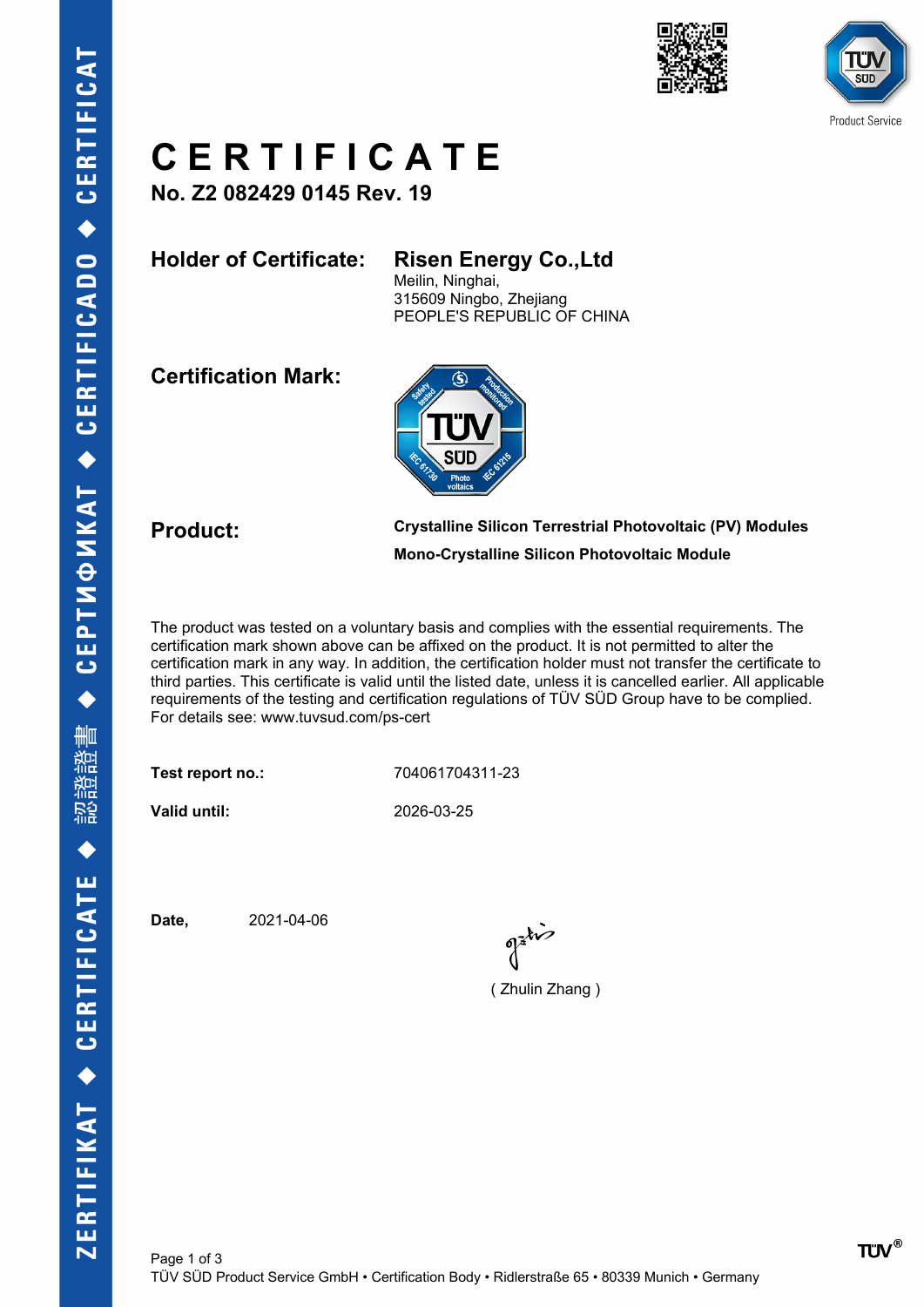

# **C E R T I F I C A T E**

**No. Z2 082429 0145 Rev. 19**

**Model(s): RSM72-6-xxxM, xxx=330 to 405 in step of 5, RSM60-6-xxxM, xxx=275 to 340 in step of 5, RSM156-6-xxxM, xxx=410 to 455 in step of 5, RSM156-6-xxxMB, xxx=410 to 455 in step of 5, RSM144-6-xxxM, xxx=350 to 420 in step of 5, RSM144-6-xxxMB, xxx=350 to 420 in step of 5, RSM144-6-xxxM, xxx=425 to 450 in step of 5, RSM144-7-xxxM, xxx=425 to 450 in step of 5, RSM144-7-xxxMB, xxx=425 to 450 in step of 5, RSM132-6-xxxM, xxx=320 to 385 in step of 5, RSM132-6-xxxMB, xxx=320 to 385 in step of 5, RSM120-6-xxxM, xxx=295 to 350 in step of 5, RSM120-6-xxxMB, xxx=295 to 350 in step of 5, RSM120-6-xxxM, xxx=355 to 375 in step of 5, RSM120-7-xxxM, xxx=355 to 375 in step of 5, RSM120-7-xxxMB, xxx=355 to 375 in step of 5, RSM150-8-xxxM, xxx=465 to 515 in step of 5, RSM150-8-xxxMB, xxx=465 to 515 in step of 5, RSM40-8-xxxM, xxx=385 to 415 in step of 5, RSM40-8-xxxMB, xxx=385 to 415 in step of 5, RSM144-9-xxxM, xxx=525 to 555 in step of 5, RSM144-9-xxxMB, xxx=525 to 555 in step of 5, RSM132-9-xxxM, xxx=485 to 510 in step of 5, RSM132-9-xxxMB, xxx=485 to 510 in step of 5, RSM120-9-xxxM, xxx=440 to 465 in step of 5, RSM120-9-xxxMB, xxx=440 to 465 in step of 5, RSM120-8-xxxM, xxx=580 to 610 in step of 5, RSM120-8-xxxMB, xxx=580 to 610 in step of 5, RSM110-8-xxxM, xxx=530 to 560 in step of 5, RSM110-8-xxxMB, xxx=530 to 560 in step of 5, RSM156-6-xxxBMTG, xxx=410 to 455 in step of 5, RSM144-6-xxxBMTG, xxx=350 to 420 in step of 5, RSM132-6-xxxBMTG,xxx=320 to 385 in step of 5, RSM120-6-xxxBMTG, xxx=295 to 350 in step of 5, RSM120-6-xxxBMTG, xxx=355 to 375 in step of 5, RSM150-8-xxxBMTG, xxx=465 to 515 in step of 5, RSM144-9-xxxBMTG,xxx=525 to 555 in step of 5, RSM132-9-xxxBMTG, xxx=485 to 510 in step of 5, RSM120-9-xxxBMTG,xxx=440 to 465 in step of 5, RSM120-8-xxxBMTG,xxx=580 to 610 in step of 5, RSM110-8-xxxBMTG, xxx=530 to 560 in step of 5, RSM144-6-xxxBMTG, xxx=425 to 450 in step of 5, RSM144-7-xxxBMTG, xxx=425 to 450 in step of 5, RSM120-7-xxxBMTG, xxx=355 to 375 in step of 5, RSM40-8-xxxBMTG, xxx= 385 to 415 in step of 5 xxx is standing for rated output power at STC**